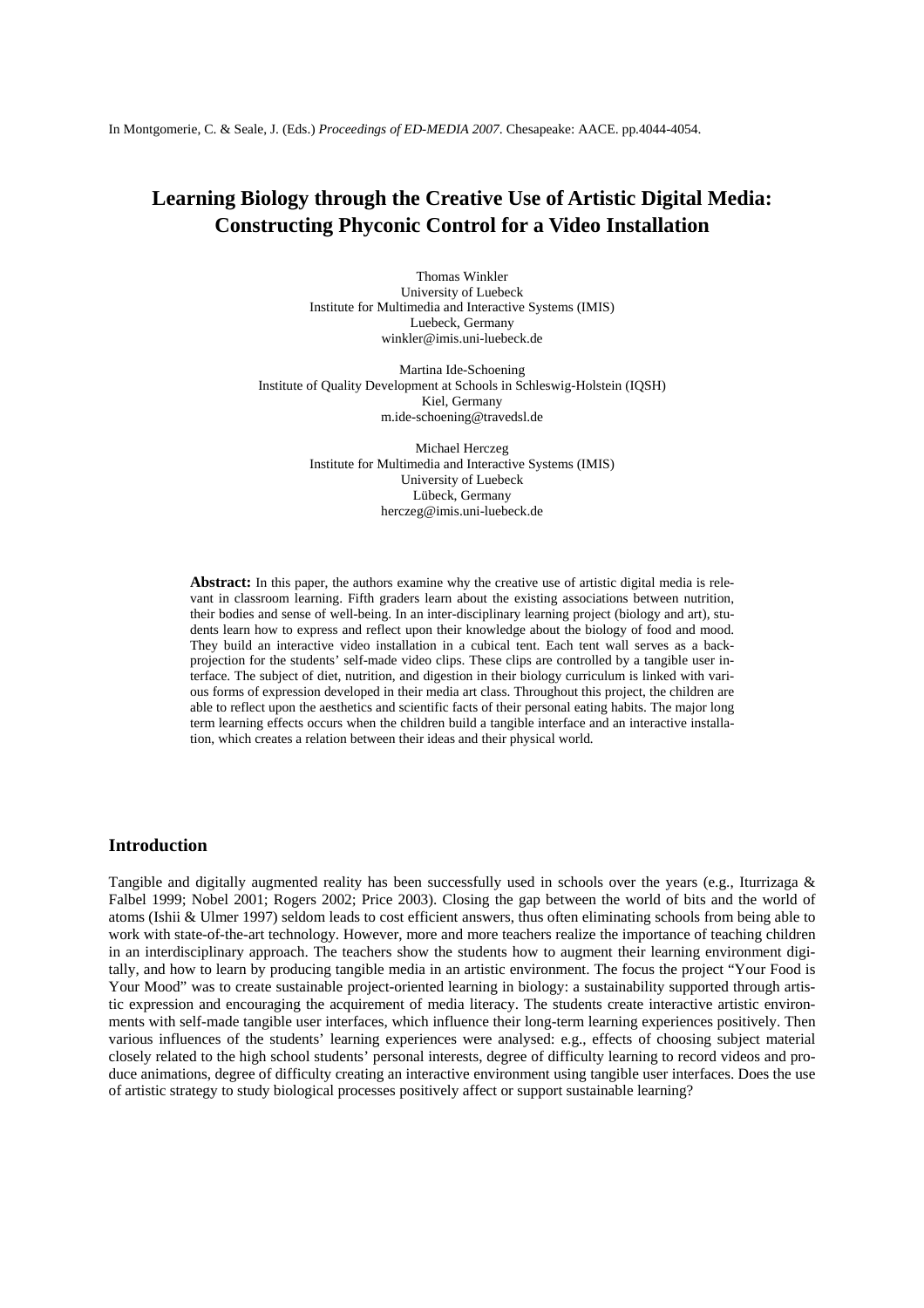# **Brief History**

The development, testing, and evaluation of the project "Your Food is Your Mood", originated within the KiMM (Kids in Media and Motion) initiative. For more than six years we have developed at the University of Luebeck innovative learning technologies and learning scenarios and transferred them into grade and high school education systems. Initiating learning by using creative wearable, tangible, ambient, mobile and participatory (Web 2.0) media to augment or mix the physical with the digital realm, has proven to be successful for education (Melzer, Hadley, Glasemann & Herczeg 2006; Winkler, Goldmann & Herczeg 2006; Melzer, Hadley, Winkler & Herczeg 2005; Melzer, Hadley & Herczeg 2005). The aim of the KiMM initiative is to establish pedagogical models and technological tools for use in the acquirement of media literacy. The research and transfer initiative promotes holistic, projectoriented, inter- and transdisciplinary learning as well as creative and artistic use of digital media. The new interfaces for human computer interaction (HCI) are developed by the scientists, teachers and school children together. The development of new software and scenarios for learning are pedagogically sound, since the focus of the software is on applicability and the content of scenarios rooted in the school curriculum.

In all of the school projects, the students are the main participators in all aspects of producing the media and systems. It is their responsibility to define, design and realize all the tasks and artifacts in their projects. The teachers act as supervisors to assure that the communication in the work teams functions, mediate any occasional difficulties, and help the students adopt a structured work method.

# **Related work**

Already in 1993, Pierre D. Wellner, Wendy Mackay, and Rich Gold wrote in their paper "Computer augmented Environments: Back to the Real World" about the interaction with accustomed physical/tangible environments, and how to augment the digital world. The augmentation of artifacts for digital interaction (e.g. tangible user interfaces) leads back to the primacy of the physical world and the idea of introducing computing technology unobtrusively. In their paper "Tangible Bits: Toward Seamless Interfaces between People, Bits and Atoms" (1997) Hiroshi Ishii and Brygg Ullmer presented their vision of Human Computer Interaction: "where the user could 'grasp and manipulate' bits of in the centre of users' attention by coupling the bits with everyday physical objects". In the following years many attempts have been made world wide, to close the gap between the worlds of bits (virtual) and atoms (physical) regarding learning at school.

Unlike the mere execution of tangible media mentioned above, our more pedagogically driven approach helps teachers to teach school children to create tangible user interfaces in an artistic process by themselves. This approach is borrowed from contemporary art. It encourages students to look different at their own world (Eco 1989). Thus, they attain an intensification of perception (Seel 2005) about their surroundings that is pedagogically meaningful (Parks 1992; Strauss 2004). The examination and reflection of media art plays a primary role for both teachers and students.

Artists have used tangible user interfaces in media art since the beginning of the 1990s. These interfaces allow the user interaction with computers via graspable objects. It was possible to implement cost efficient tangible media with graspable user interfaces, e.g. objects with attached barcodes. A computer, with a barcode reader, could then easily identify a large range objects. One of the best well known media artwork, which used barcodes is the interactive environment "Bar Code Hotel" by Perry Hoberman, 1994 (Fig. 1). Hoberman recycles the ubiquitous symbols (barcodes) found on every consumer product to create a multi-user interface to an unruly virtual environment. The installation uses a number of strategies to create a casual, social, multi-person interface. The public simultaneous influences and interacts with computer-generated objects in an oversized three-dimensional projection, scanning and transmitting printed bar code information instantly into the computer system. The objects, each corresponding to a different user, exist as semi-autonomous agents that are only partially under the control of their human collaborators. Different from Hiroshi Ishii and his colleagues, who implemented tangible media for non professional users, Hoberman creates his own tangibles. Due to the fact that these tangibles are abstract, he works without the richness of associative mental models users already have, due to their own experiences of real world objects.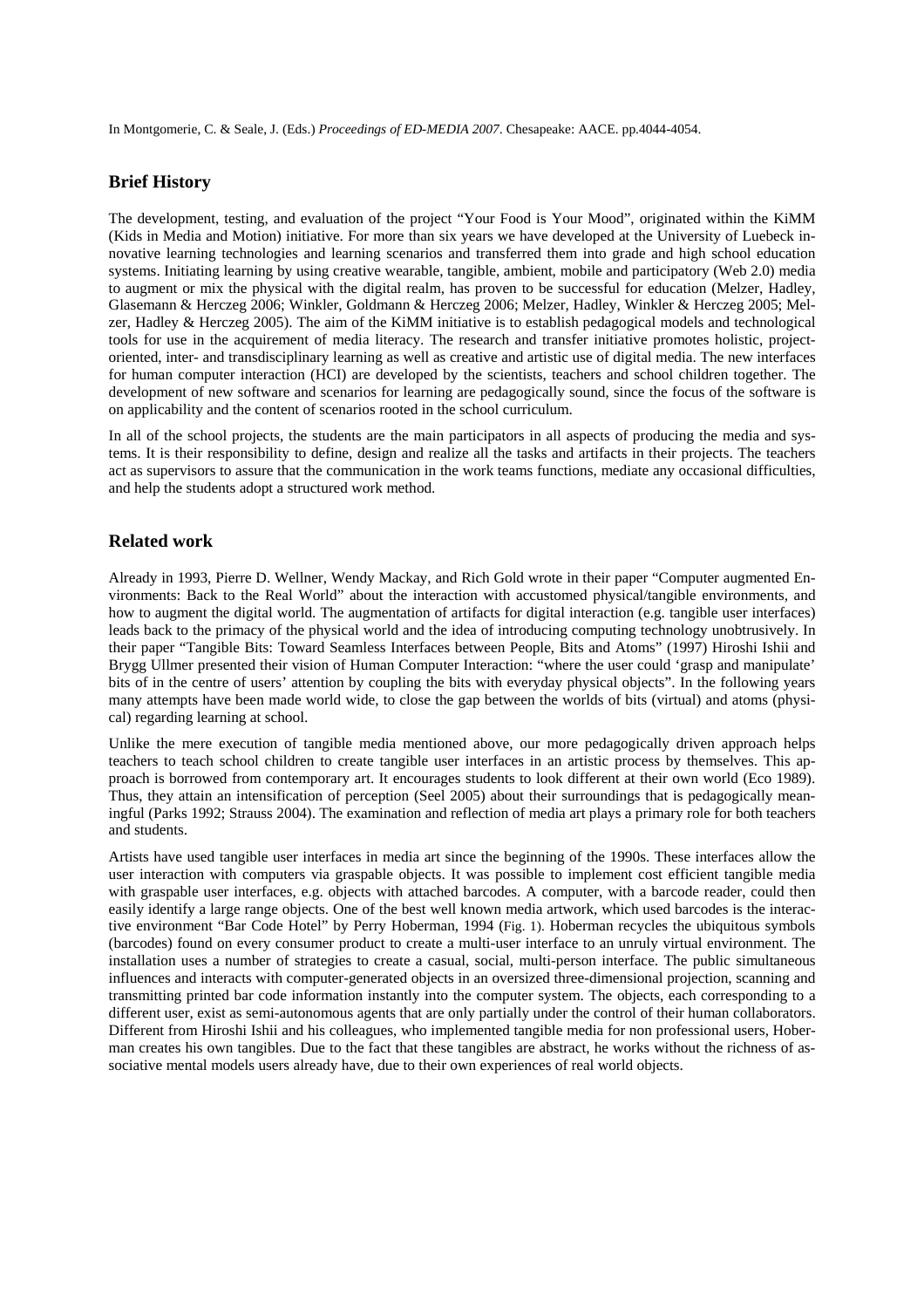

Figure 1: "Bar Code Hotel" by Perry Hoberman

Our concept of learning theory regarding the development of specific software to realise tangibles with barcodes, is based on the premises of pedagogical reformers, critical constructivism, the idea of holistic education and discrete learning. We are particularly inspired by Friedrich Fröbel with his "gifts" for his "kindergarten" and Maria Montessori with her graspable learning materials for her "Casa dei Bambini". Both of these educators' works improved cognitive development in linking thoughts to sensory perception.

Furthermore, our concepts of learning theory are based on concepts of pedagogy, regarding critical constructivism in the sense of the psychologist and mathematician Seymour Papert (Papert 1980) and his followers. Papert determined that it is essential for children to dominate the computer and not vice versa. Children should not be trained to be answering machines. Instead, they should be enabled to experiment and build new things with computers. This leads them to a deep understanding of technical principles, enables them to make their own decisions and to take responsibility in everyday life; one that is interspersed with digital media. Papert's concept boosted scientific thoughts and acting by researching independently, linked to the richness of multimodal perception. His concept was carried on at the MIT through to the late 90th by Mitchell Resnick, Robbie Berg, Michael Eisenberg and others.

Our approach regarding the creative, experimental exposure to computers by Papert is expanded by new concepts of holistic and interdisciplinary learning. In our approach, the learning process encourages competence of acting, based on responsibility. Using such didactic methods is important when teaching with digital technology: learning in relations, ethical responsibility, developing autonomous competence to act, work against the disembodiment of the structures and processes at school, phenomenological consideration of physicality, learning linked to our present world ("Lebenswelt": Moegling 1998).

## **The Project "Your Food is Your Mood"**

The subjects of the project "Your Food is Your Mood" are food and digestion. The project is a cross disciplinary collaboration between biology and art classes. The children study how food acts as fuel for their bodies and how the choice and balance of nutrients is determining healthy bodies. They study how food impacts on their physical, intellectual, and mental well-being. They experiment with food and drink as a sensual experience. And they learn the importance of food as an energy source, as well as enabling their bodies to function properly.

A central aspect of the project attempts to present the knowledge that has been acquired during the course of the biological process in an interactive environment in a way that an interaction between sender, receiver and media is possible. Thus, through a creative usage of computers, a broader perspective of the topic is initiated. School children become skilled directors, designers, and actors due to the multi-layered approach of the project. The interactive environment as a multi-sensual event is realized by the children themselves. First, they create a series of videos about food and the biological process of digestion. They pay attention to the digestive process with regard to its detailed and abstract meaning for the human body. Secondly, the students create an interactive experience with the support of a phyconic Tangible User Interface (TUI) (Fig. 2).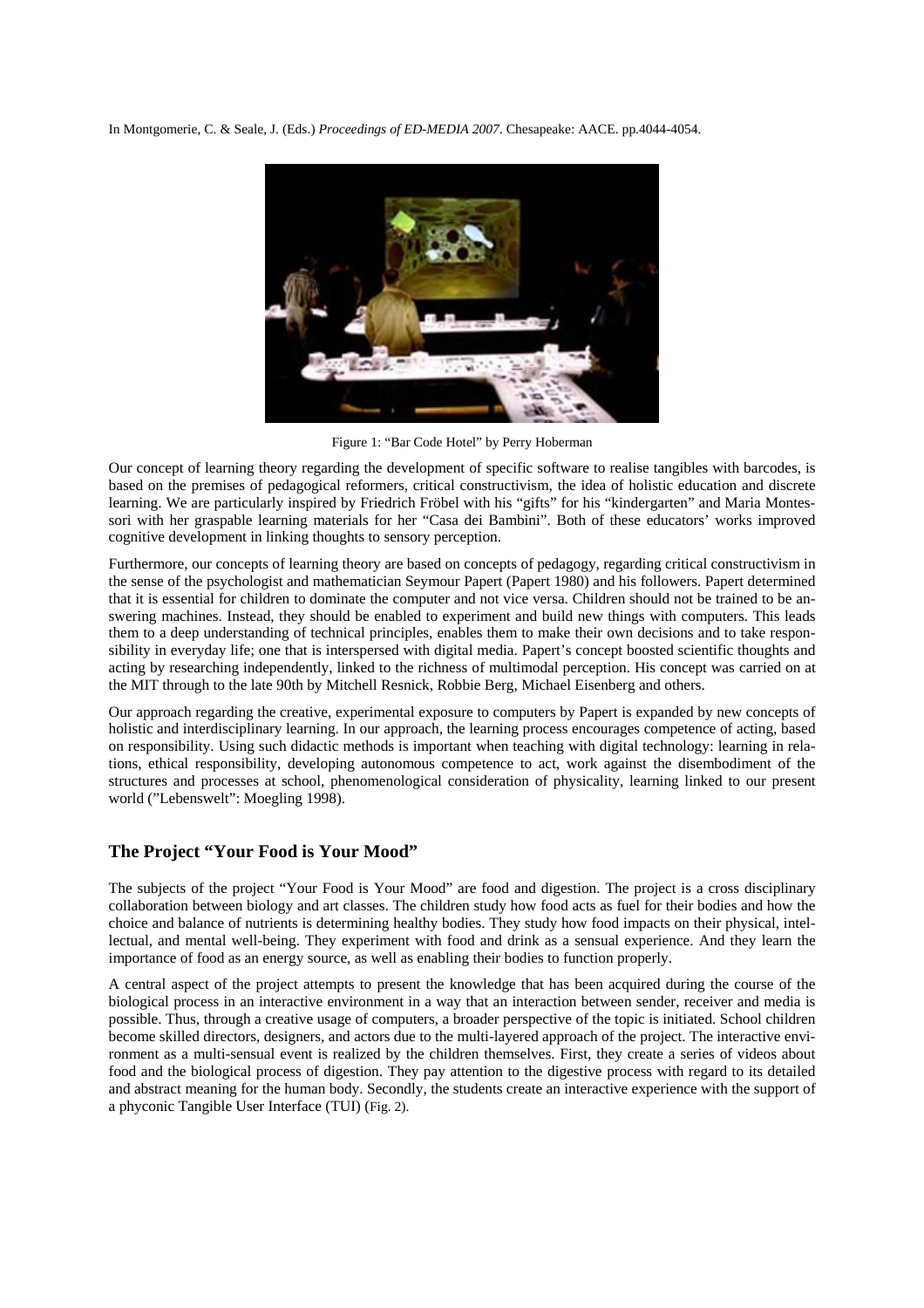

Figure 2: A boy holds an apple over the barcode scanner

By manipulating physical objects (e.g., apples, hamburgers, sneakers) on a table with a barcode-scanner, four videos are played simultaneously on the four walls of a three-dimensional dice (party tent). The viewer individually chooses a phycon (object) and places it over the barcode reader, which then shows different perspectives of the object in the content of the videos. This is a visualization of the principle of networked thinking in structures.

The school children learn how the biological – not visible – processes of digestion work inside the body, how diet is related to fitness, and how to relate this knowledge to their own actual eating habits. In the course of their artistic endeavors, they utilize various possibilities for an aesthetic visualization of on different levels of perception. They learn to write concepts together, write storyboards, realize filming, make sound files (i.e., soundtracks of the videos), and how to program and build an interactive multi-sensory experience through the installation.

#### **The concept in the intersection of the subjects biology and art**

The project is a cross disciplinary collaboration between biology and art classes, where the children study how food acts as fuel for their bodies and influences their mood and well-being. A project-oriented learning environment is created, where collaborative learning is supported by artistic and constructive use of digital media. We studied which factors influence the sustainability of children's learning and whether the students' newly acquired knowledge in the context of physical and digital reality can lead to changes in their thoughts and actions.

First, studies about the children's own eating habits were made, in which the children write down their own food diary and create comparison tables. Next, they experiment with digital technologies (video cameras, editing software and stop motion animation software) in connection with specific processes of eating. By doing this, the students learn the significance of camera angle, perspective and plot axes and how to use these to effectively present the meaning of food and its components. This learning process connects cognitive and affective dimensions of biological processes. The students learn that there are two ways of approaching the topic of digestion: either the students hand build a functioning digestion system plastic model using everyday objects (e.g., a garden hose, bucket) (Fig. 3), or, they create an abstract visualisation, using color coded paper shapes for the food elements in red, green and yellow (Fig. 4).



Fig. 3: Plastic model Fig. 4: Abstract visualisation

The multi-perspective work and the structuring of the storyboards is focused on four levels: the sensual experiencing of eating (Fig. 5-8), the analysis of biological and chemical processes (Fig. 9-12), the effects of food on the body (Fig. 13-16), and creating scientific tables and holding interviews with experts outside the school (Fig. 17-20). The students then produced over 30 videos and sound clips of 30 seconds length. Each physical object (e.g., apple, hamburger, sneaker) manipulated on the table with the barcode-scanner is associated in space and context with various videos and soundtracks. These videos and soundtracks are carriers of multi-layered perspectives.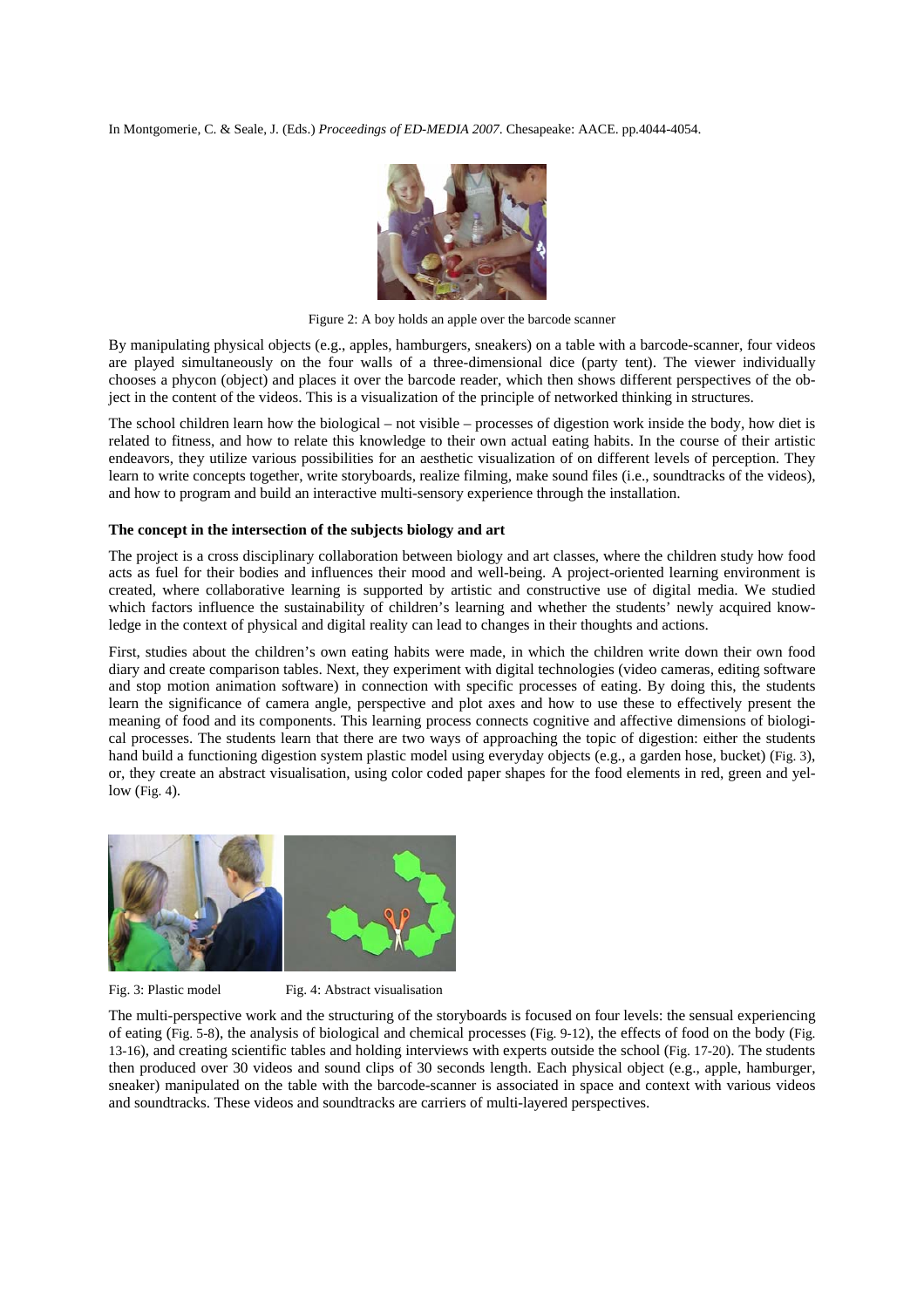## **The sensual experience of eating**









Fig. 5: Healthy food Fig. 6: Junk food Fig. 7: Healthy breakfast Fig. 8: Healthy food



**Effects of food on the body** 





Fig. 9: Experiments Fig. 10: Collecting facts Fig. 11: Creating an animation Fig. 12: Creating an animation







Fig. 13: Running Fig. 14: Early exhaustion Fig. 15 and 16: Measuring burned calories

# **Tables and interviews with experts outside the school**

I









Fig. 17: A student's BMI Fig. 18: Food pyramid Fig. 15: Expert advice Fig. 20: Expert instruction



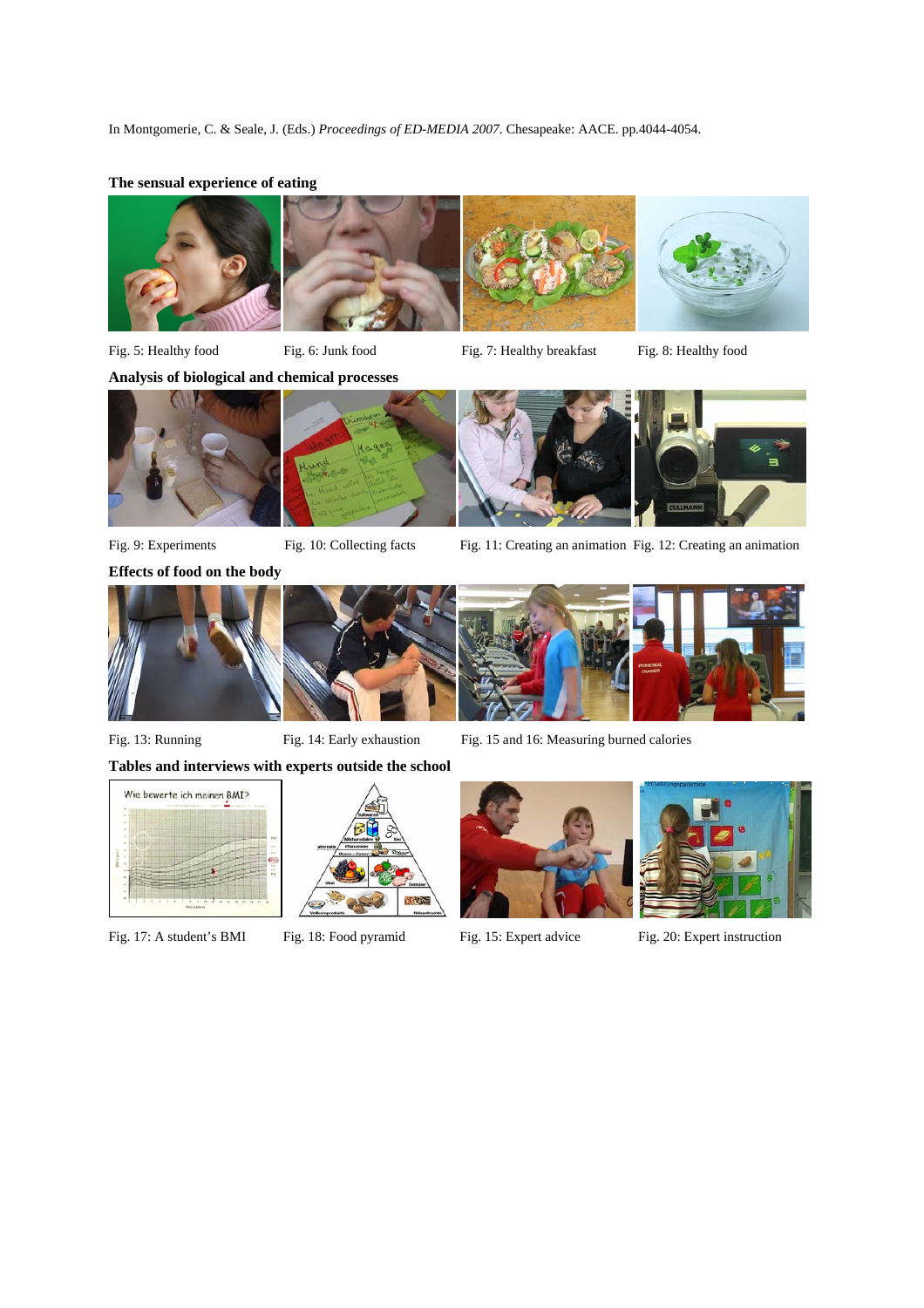#### **Didactic Aspects**

By combing biology and media art, networked and not-linear structures thought processes are used to support diverse approaches in creating media content.



Fig. 21: Film editing Fig. 22: Group work Fig. 23: Programming Fig. 24: Building

The possibility of developing individual and differentiated ways of learning supports a sustainable consolidation of context-related thought and action (Fig. 21-22). Through studying, presenting and designing the sensory world, the children learn a competent way of using media. They get to learn about cause and effect between food, body and well-being. They express their acquired knowledge by programming and building an interactive multi-sensory installation (Fig. 23-24). The production of the multi-perspective is experienced by connecting video and sound sequences to physical objects (Fig. 22-24).

#### **Technical description**

The computer application, which controls the installation, was developed in Java, using the Java-QuickTime library to operate the media players. The barcode-scanner acts as a human interface device (HID) via a USB connection (Fig. 25). An event-handler catches the barcode-input (i.e. from an object) and reads out an information string. This string is sent to each of the four computers, which are responsible for projecting the various videos (Fig. 26). The information string is assigned to another string after it has been received in a configuration table. This new string determines which video is played by which computer at what time.



Fig. 22: Combining Videos Fig. 23: Phycons with barcodes Fig. 24: Testing the installation



Fig. 25: Sketch of the interface system Fig. 26: Sketch of the video installation

The configuration table can be modified, so that new assignments to other videos can be prepared, to be used in another installation. In this case all four tables assign the same string to different videos. The software is free for download and a used multi-directional barcode-scanner is available for less than 50 USD.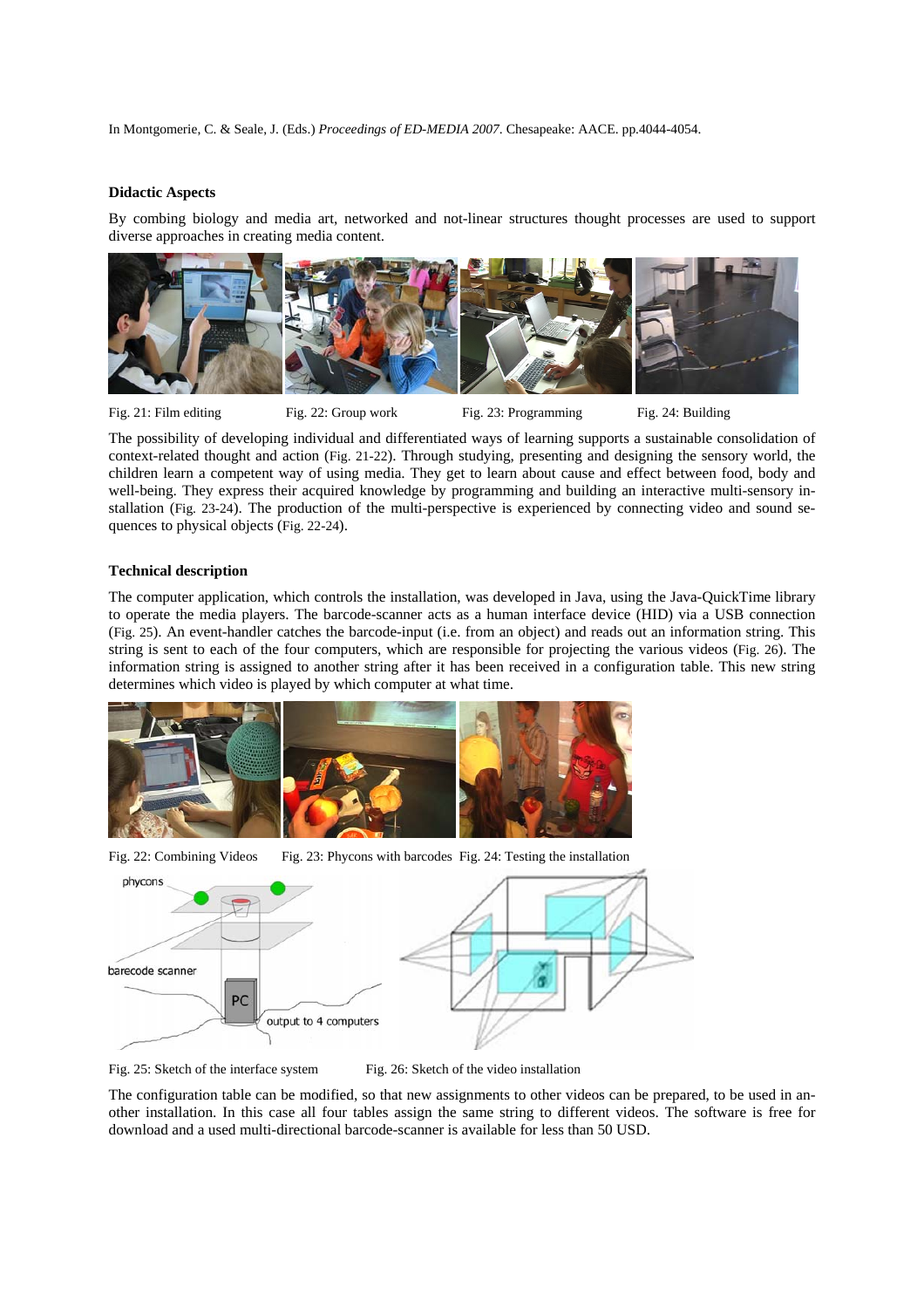# **Evaluation**

Within the KiMM initiative, we developed an evaluation framework for the multiplicity of the different projects in the schools (Melzer, Hadley & Herczeg 2005). To evaluate the project "Your Food is Your Mood", students, teachers, and parents answered post-project questionnaires.

The students' questionnaires consisted of 30 questions with the following three focal points:

- students' behavior and experiences
- communication and social interaction by other students in the teams
- media diagnostics

The teachers' questionnaires consisted of 32 questions with the following four focal points:

- students' performance, behaviour, and experiences
- media (e.g., usage, applicability)
- expectation and comprehension (concerning the KiMM concept) and judgement of KiMM support
- evaluation of their own behaviour (e.g. treatment of children's teamwork) and their own experiences (i.e., satisfaction, stress)

The parents' questionnaires consisted of 15 questions with the following three focal points:

- changes observed in their child's behaviour
- sustainability of the learned information
- use of digital media in the school

For the answers to the questions a scale from  $1 =$  "does not apply at all" to  $6 =$  "applies fully and completely" has been used. For children and parents the mean (arithmetic average) (*M*), the standard deviation (measure of statistical dispersion) (*SD*) and the median (relative frequency, not influenced by extremes) (*MD*) was calculated. A presentation of all findings from the questionnaire is beyond the scope of this paper, therefore only the main findings will be reported below:

## **Main Specific Results of the Inquiry**

#### Students:

- because of the project, 5 out of 6 students can use their knowledge from biology lessons and compare it with their own eating habits (*M* 3,75 / *SD* 1,67 / *MD* 4)
- the production of video films does not have any influence on the students remembering content from biology lessons so far (*M* 3.32 / *SD* 1.52 / *MD* 3)
- compared to other subjects, the students were able to work more independently: planning, experimenting, etc. (*M* 4,0 / *SD* 1.66 / *MD* 4,5)
- except for a few students, all agreed that the teachers liked to work with digital media (*M* 5,07 / *SD* 1,21 / *MD* 6)

# Teachers:

- the students can recognize contexts more easily after the teaching unit  $(M\ 6)$
- the students tried different approaches in team work (*M* 6)
- the use of digital media was very useful to reach the goal (*M* 6)
- the artistic use of digital media changes the student's perspective from which they reflect upon their own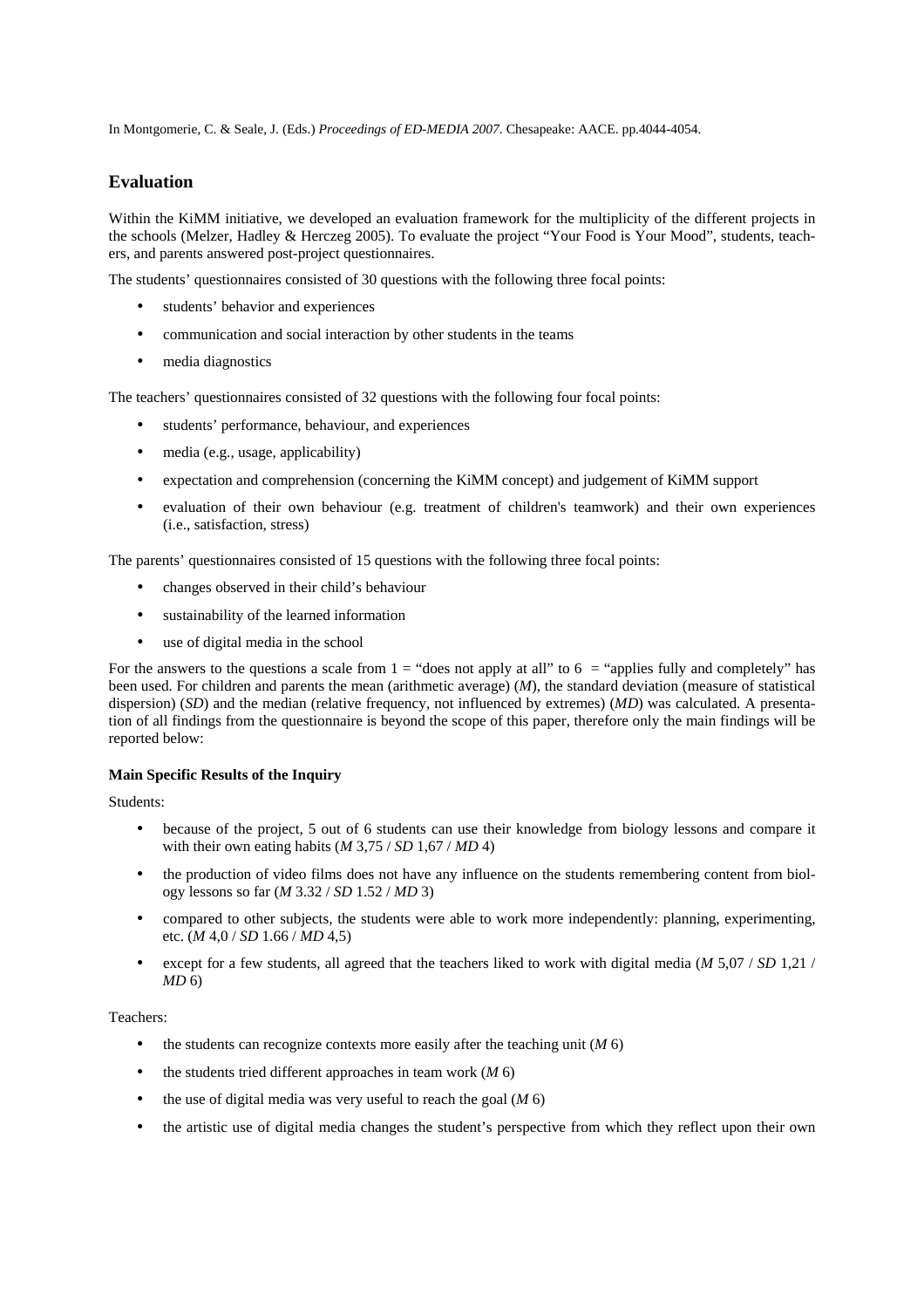thoughts and actions (*M* 6)

Parents:

- after finishing the project, the parents think that their child has experienced the topic of food and digestion comprehensively and closely related to reality (*M* 4,65 / *SD* 1,12 / *MD* 5)
- they think that because of the way in which the content of food and digestion was taught, their child has a better understanding about eating influences their body, well-being and effectiveness (*M* 5 / *SD* 0,96 / *MD* 5)
- they think it is a good thing that their child got used to digital media in the project (*M* 5,5 / *SD* 0,80 / *MD* 6)
- they think that the presentation of the results from the project gave their child a good feeling and a sense of accomplishment (*M* 4,55 / *SD* 1,31 / *MD* 5)

# **Overall Evaluation Results**

- the tangible objects (e.g., apple, sausage, sneaker) are associatively extending (i.e., building a bridge) the content of videos and animation
- the tangible user interface (TUI) gives personal multi-modal experiences by handling the well-known objects and therefore supports a deeper understanding of the content of the self-produced media
- by means of designing and experiencing the complexity of the installation, the students are enabled to apprehend the otherwise individual parts as a whole; while programming interactivity the children themselves are an integral part of the multi-perspective whole
- the students can identify a clear reference to their own personal habits and actions: e.g. eating habits, physical activity, etc.
- the teachers find it easier to teach when the students are highly motivated and working independently from the frontal instructional form practiced frequently in the classroom
- the teachers identified the values of digital media in respect to supporting team work, problem-solving and the learning of aesthetics

# **Summary and Conclusions**

The results from the evaluation show that the functional use of producing videos does not on its own change the children's learning sustainability. A pedagogic increase in value arises when media is used in such a manner that it connects the virtual (e.g., film and animations) and the physical (e.g., multi-sensory perceptible objects) and therefore makes it possible to reflect one's own physical world. The tangible objects used in the installation (e.g., apple, sausage, sneaker) are associatively extending the content of videos and animations. The tangible user interface initiates a personal multi-modal experience and therefore supports a deeper understanding of the content of the selfproduced media.

In the artistic environment of "Your Food is Your Mood" the computer, currently a box with keyboard and screen, disappears (Norman 1999; Paradiso 2005). In our project, the computer is almost invisible to the user. This is so because the children dominated the computer's capabilities and they created the interactive multi-sensory experience in the form of an installation. Essentially, by incorporating objects as physical icons (phycons), the children break down the physical boundaries of the computer and mapped its virtual content, back into their physical world. By supporting a collaborative work model that also places emphasis on artistic and constructive use of digital, interactive media, the children's motivation increases and enables them to acquire a better understanding of abstract information. Learning is sustainable if the learning experience incorporates an artistic use of digital, interactive media.